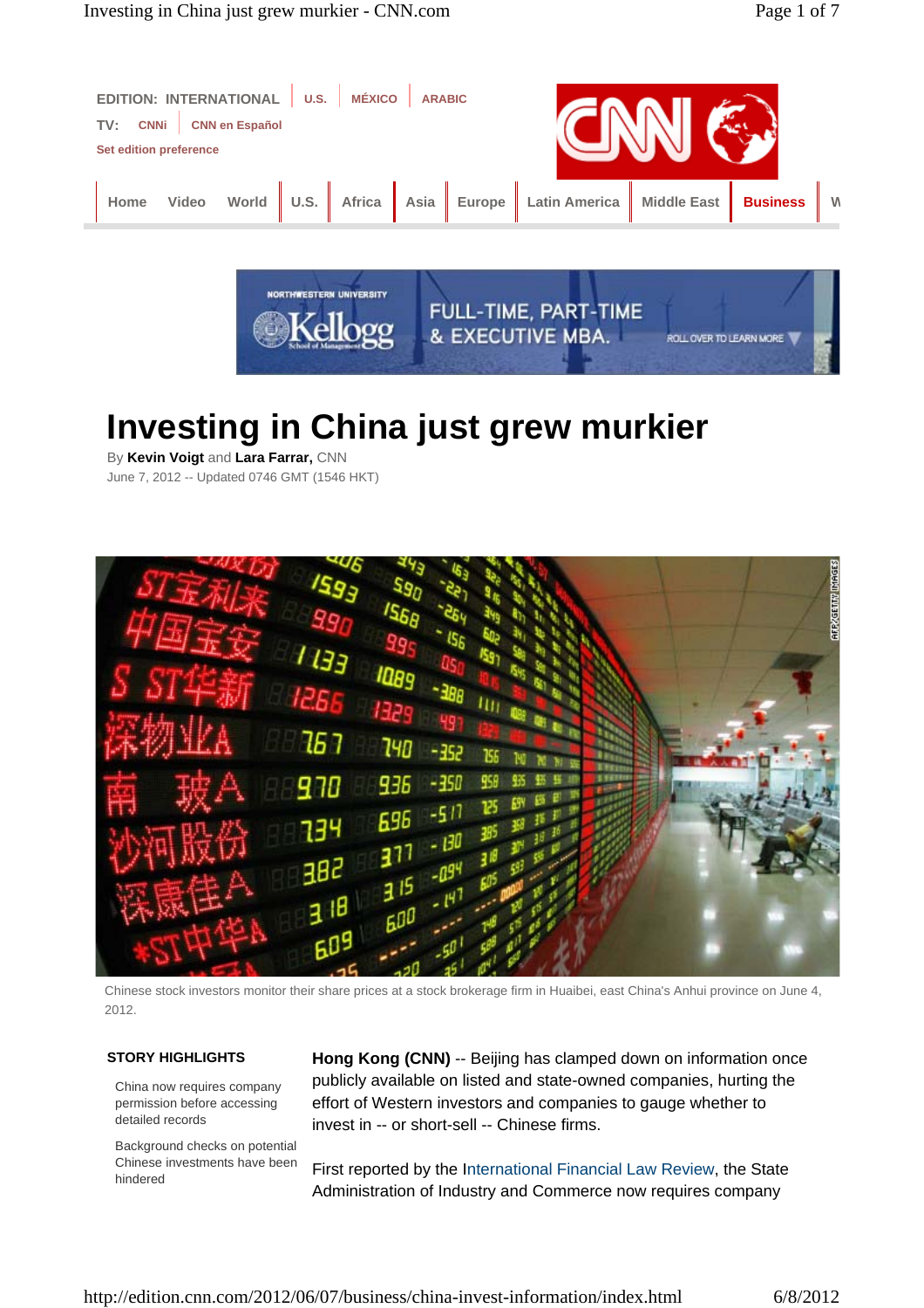Some say move is in response to hedge funds who are shorting Chinese companies

permission before accessing records such as financial reports and shareholder information.

Companies that sell credit reports -- which give companies a quick read on the background of the firm they are considering doing business with -- have been hindered, said Peter Humphrey, managing director of ChinaWhys, an international business risk advisory firm in Beijing.

"They are restricted now. They cannot include personal identity information about individual shareholders or financial data from the last three years," he said. "There is a major impact as many companies consume thousands of these reports every year, and that kind of information is no longer there, and it is not possible to get a reliable credit rating on this or that business partner without knowing how it's performing financially and who owns it."



China's race for resources



Woman at the heart of 'China's Google'



Luxury shops cater to Chinese tourists

Many believe the move may be in part a backlash against hedge funds like Muddy Waters Research, which prominently took down Chinese timber company Sino-Forest. The hedge fund has led similar short-selling crusade against other North American-listed Chinese firms such as including Focus Media, Rino International, China MediaExpress and Duoyuan Global Water, as CNNMoney reported. All were delisted after Muddy Waters' withering reports, with the exception of Focus Media.

But the information clampdown also comes at a sensitive time for Chinese leadership as it readies for its once-adecade transfer of leadership at the top as President Hu Jintao and Premier Wen Jiabao, who are both in their final year of office. Also in the backdrop is the public rise and fall of Bo Xilai, a rising star who was dismissed as Communist Party chief of Chongqing, the biggest metropolis in China. His right-hand man and former top cop Wang Lijun spectacularly sought refuge in an American consulate apparently fearing for his life and allegedly holding incriminating information on his old boss. His wife, Gu Kailai, is also being investigated on suspicion of murdering British businessman Neil Heywood in a

"conflict over economic interests," according to state media.

Subsequent reports suggest Bo's family was worth millions of dollars through business dealings and powerful political connections.

Difficulties getting access to information on companies "began at the beginning of this year, and it became a lot worse after the Bo Xilai scandal," said Humphrey, who is founding president of the Association of Certified Fraud Examiners in Mainland China.